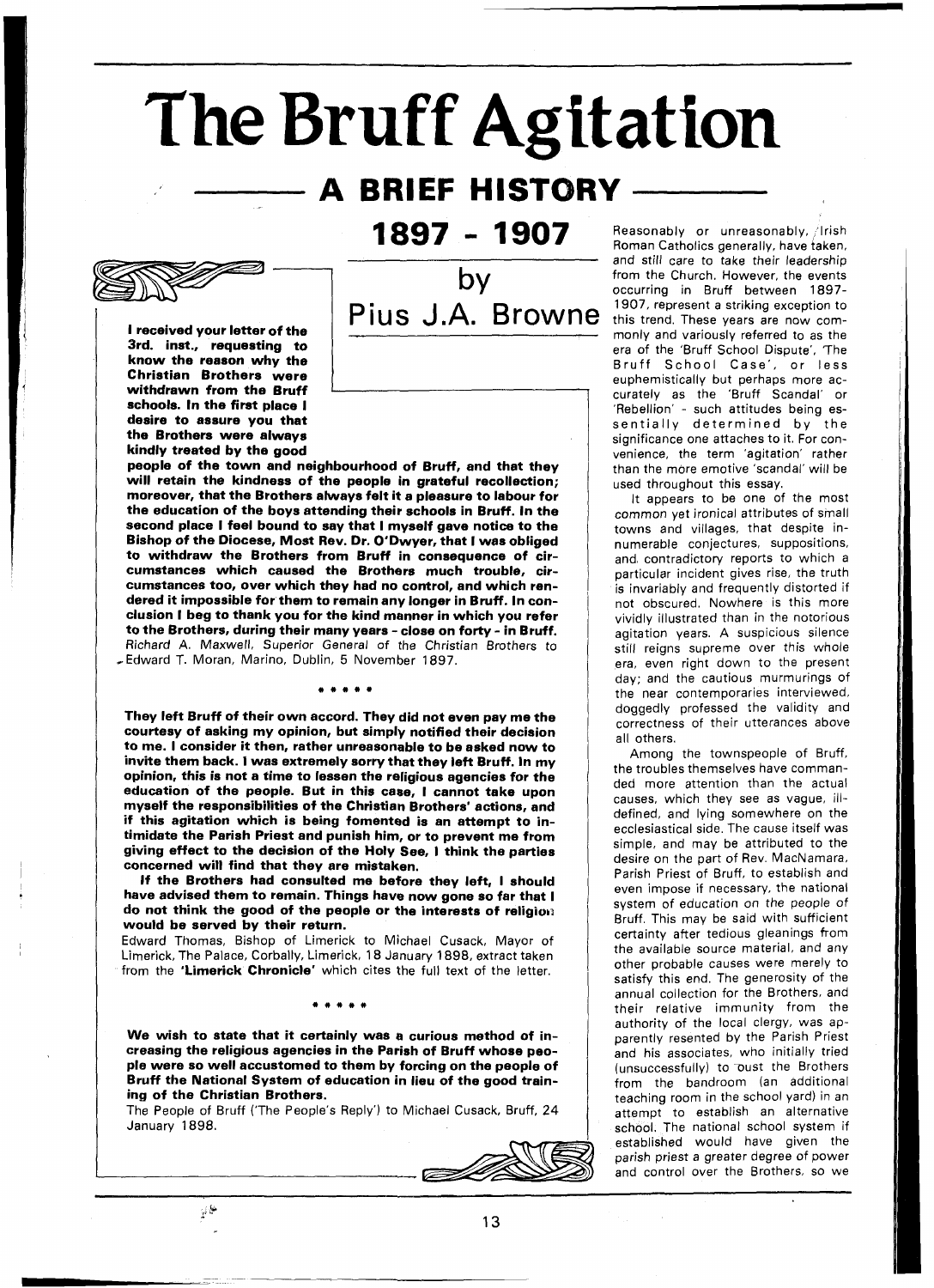can rightly interpret his motives as being an attempt to rule by command, which was very much in accordance with a familiar pattern in Irish Church history.

As will become apparent, the agitation represents a chain of events from which few involved emerged with credit, and lesser still unscathed. It was a period that witnessed an unrelenting and independent resistance by the people of Bruff, and some strange actions and reactions on the part of the clergy and hierarchy. Although this brief exposition is primarily historical, and must thus be viewed from a historical viewpoint, an in depth analysis entails an unavoidable entry into the uncertain spheres of folklore and psychology. The last named was to leave a curious yet interesting inheritance. Much of what took place was largely self-explanatory, making it unnecessary to get sidetracked by lesser details. Undoubtedly, a considerable series of questions will arise, but many of the answers will not be so readily forthcoming.

"The Christian Brothers left Bruff on Friday week without intimating to anybody the cause of their departure, and the schools have remained closed since". (1 )

This report heralded the rather tame initiation of what was to develop into a seemingly endless saga, which gathered increasing momentum as time progressed, and took on an unequivocally rigid aspect, deviating from what was originally a malleable situation, until finally the stage was reached where the unrest seemed to keep going of its own volition.

Their sudden departure prompted many meetings, deputations and angry letters, all of which achieved nothing of significance, as their return was never a real likelihood. Slowly at first did this realisation begin to register; the Brothers were gone, and they might not be returning. On 11 January 1898, the first major public demonstration took place in the town of Bruff, where it was resolved unanimously that:

2000年10月

CONSIDERS

**SWARPS** 実施の (の)

"不是" THE STATES!

"The people of Bruff require the return of the Christian Brothers for the religious education of our children. As these schools were built by the parishioners for the education of our children, we are determined that they will never be used to another purpose. While we sincerely appreciate the zeal with which the Bishop of Limerick is urging the claims of the people of Ireland for the endowment of a National University, we regret that inconsistency to which his Lordship has committed himself by the removal from Bruff of the Christian Brothers.. ." (2)

One week later came Dr. O'Dwyer's first public statement relating to the agitation, allegedly inspired by some statements made at an earlier meeting

of Limerick Corporation. (3) This letter which cannot be quoted in full in the present context - in essence stated that the Brothers left of their own accord, and any possible difficulties they might have had to endure, were strictly in the areas of ecclesiastical law. This document represented a somewhat tendentious argument, being characteristically effusive while simultaneously remaining vague and deceptive.

On 24 January the publication of what was known as the 'People's Reply' began to circulate. This letter spiritedly repudiated O'Dwyer's assertions and stressed particularly that if the Bishop of Limerick had initially been more receptive to their overtures, the whole unsavoury business might have easily been avoided, and an acceptable solution arrived at.

Almost a month later, at the Sunday Mass, Rev. MacNamara spoke as follows:

"Dear Bretheren, I have now a most painful announcement to make to you since this morning. Having not got my letters before coming to Church, I discovered on returning after Mass that I was in receipt of one from His Lordship ... which directs me to announce . . . that I am to hold no Stations as he considers it would be only mockery to administer the Sacraments to you owing to the sinful conduct of which you have been guilty in the past few months ... There will be no ashes blessed for the people on Ash Wednesday, and there will be no Mass in the Church in the mornings in the coming week, and there will be no evening devotions during Lent. I hope you will not continue with the attitude that you have up to the present assumed". (4)

This vindictive policy was ineffective, and the people of Bruff were indifferent to, if not scornful of, the threats of eternal damnation being flung at them. Such was the futility of denying the Sacraments, that it was completely abandoned in February of the following year, which undoubtedly raised a question mark as to the quality of religious leadership in the diocese of Limerick. On 25 March the Christian Brothers' Defence Fund was established and a lenghty appeal for funds was circulated. This appeal was not too unsuccessful judging by the grant total accumulated (20 June) which amounted to E 129-3-0d. The next occurence on the side of the clergy was perhaps in reaction to this show of strength. At first Mass on Ascension Thursday, MacNamara once more took the opportunity of addressing his congregation on the folly of their actions as he interpreted them:

"I now advise you to give up this agitation which it is useless for you to carry on. I often feel inclined to speak to you on the subject, but I do not, as my language is conveyed outside, and

what I say is misrepresented. Is there any man foolish enough to think that your Bishop will come here and say 'I am sorry for what I have done'? The Bishop will not do so nor will the monks come back to Bruff. So under these circumstances ... I would entreat you to give up this agitation." (5)

The reaction in Bruff was again one of contemptuous indifference; the townspeople remained firm in their convictions, and at a large meeting it was resolved that "nothing will satisfy our demands until the Brothers are restored".

All through the early years of the agitation a considerable correspondence both for and against the Brothers was addressed to the provincial newspapers. Figuring prominently in all of these arguments were the letters of the curate in Bruff, Rev. Robert Ambrose (known locally and somewhat pejoratively as 'Bob' or 'Rev. Bobby'). Writing in one of his more vilifying moods - which at times seemed to be his natural state - to the editor of the **Limerick Leader,** he referred to

"... the Bruff wretches, an insignificant minority of the lowest stratum of society, who have been utterly corrupted and demoralised ... have been able to do little mischief ... thank God and his Blessed Providence that watches over our stricken motherland, when deeds of infamy will be exposed in the light of healthy public opinion ... Please bear in mind that you have got fair and honourable notice of something very rotten in the state of Bruff". (6)

This extract is fairly representative of Ambrose's sentiments on the dispute, and might well account for the deep-rooted hatred of him in Bruff.

The major highlight of the agitation in 1898 was the libel case of Thomas Bowman v Jeremiah Buckley. Bowman, who had a brief and unauspicious spell teaching in Bruff as a replacement for the Brothers, was literally driven from the town "and had to run for his life". **(7)** 

He filed a suit against Buckley, the proprietor of the **Limerick Leader,**  over an article which branded him as 'An Emergencyman' and 'A Grabber'. Like all the court cases emanating from the dispute, this litigation might at first sight be considered as merely incidental, but in fact these cases constitute an essential element of this story, revealing additional information on the agitation, and portraying clearly the popular reaction in Bruff.

In this well documented case, the Bishop of Limerick and a number of the Brothers as well as prominent Bruff people were called on to testify. (8) Buckley's plea of 'fair comment' was defeated, and "a very moderate and small verdict" of £40 damages was found for the plaintiff. In his summary,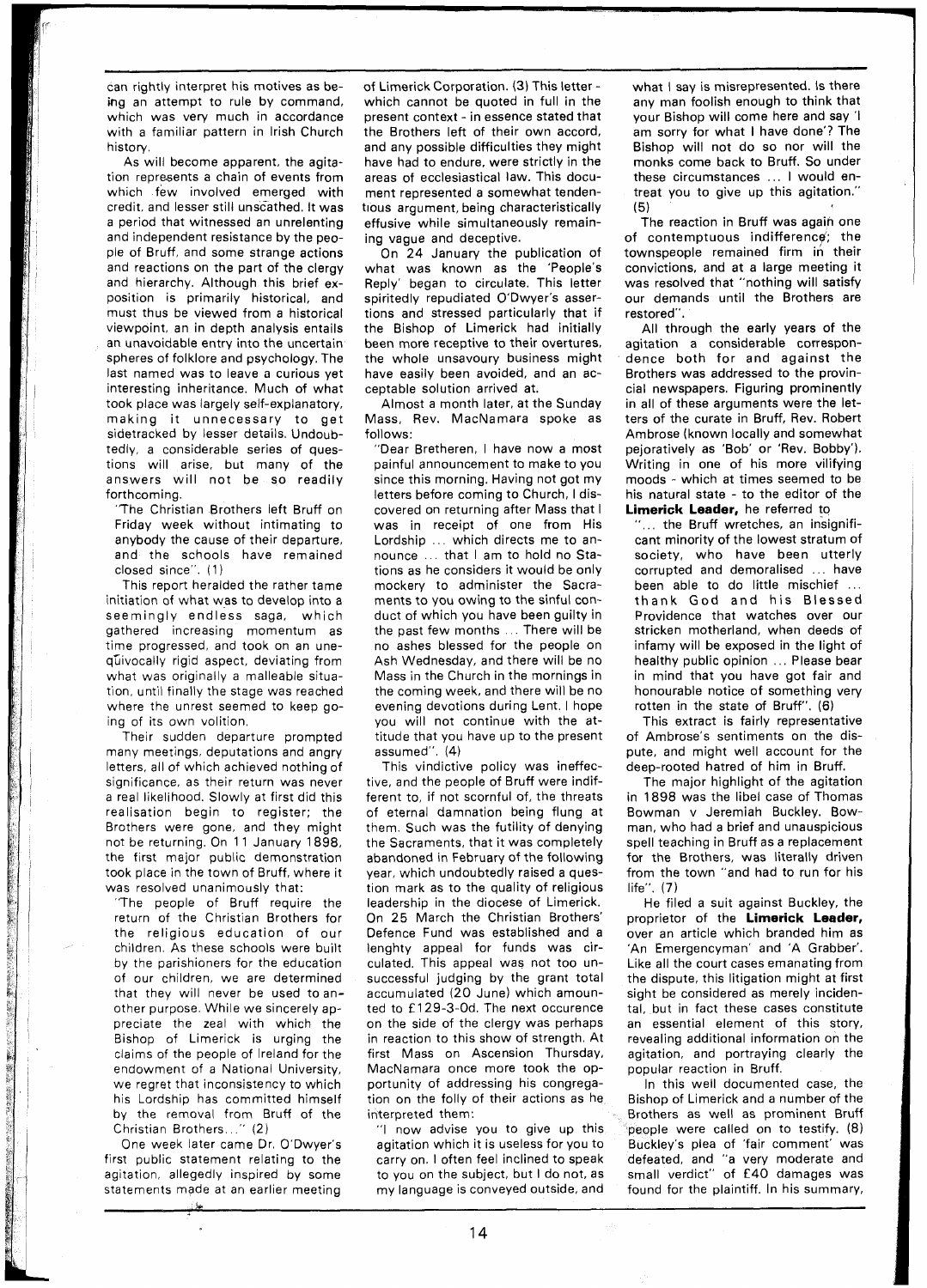

#### **The Convent, Bruff.**

Justice O'Brien observed:

"When the plaintiff went to the town of Bruff he found the place in a condition like Belfast or like Manila (Laughter); he found it in a state of siege. The streets were lined with police, and the police were also in the hotel where he stayed. The school had to be closed, and the plaintiff was guarded by police and could not even get a vehicle out of the place ... The children have been deprived of their education during the long time that the school has been closed, and if legal sanction is given to anything like this, it is probable that it would result in many other persons besides the children being deprived of the same kind of education." (9)

Between July and September 1899, a rumour was increasingly being heard around Bruff that a new national teacher was to be appointed for the much neglected children of the town. This development evoked heated commentary in the **Limerick Leader** which claimed that the people should at least be consulted on the matter. "Why should the Christian Brothers," it argued, "be cast aside for a system of so called National Education, and why should such a repulsive system be foisted upon the people?" On 11 August the Bruff Christian Brothers' Restoration Committee adamantly refused any support for this venture:

"The people of Bruff," they declared, "are firmly resolved that Saint Patrick's Monastery shall never be used by any other teacher or teaching body, save that for which it was originally intended, namely the Irish Order of Christian Brothers." (10)

Musgrave's arrival provoked considerable controversy, with much rioting and disturbance. When he began teaching only two pupils arrived, Liam and Sean Wall. Their daily jour-

ा ह

ney from Bruff Hill where they lived, to the Monastery, necessitated heavy police reinforcements for their protection. Scenes of utter chaos occured daily at Crawford's Lane, where the celebrated fighting women proved to be more than a handful for the police. An unusual feature of these disturbances was the blowing of warning whistles, acknowledging the arrival of the contingent from Bruff Hill. The by now customary round of court cases followed in the wake of these disturbances, and on one court day, "a well known local personality and athlete, Tom Fitzgerald, approached Musgrave on his way to court, and flattened him ... sending his hat reeling in the mud".

#### **The Curse**

On Sunday 4 November 1899, Father Tierney of the Redemptorists, Limerick, to the great surprise of the people, made an unannounced arrival in Bruff to preach on "the unfortunate disturbance ... and to save the souls of the people of Bruff from Hell!" This tirade sparked off severe shouting in the church - "In the name of the Lord", the priest implored, "send your children to school" - ("To have them educated under a Godless system"). The tone of his sermon became increasingly emotional, and he concluded by telling or perhaps more correctly warning the congregation:

"If this agitation continues .. . I or those who are listening to me might not live to see it, but your children will live to see it; **the green grass will grow over where you inhabit at present."** ( 1 **1** )

Leaving the church after Mass, Tierney was confronted by a man who accused him of being "Dr. O'Dwyer's big gun". Ambrose, the curate, was accompanying the visiting priest, and replied that "it would take the Boers **tn** 

fight the people of Bruff".

Possibly one of the most well known and exaggerated features of the agitation was the so called curse, which local tradition still persistently attributes to Dr. O'Dwyer. The current writer's investigations have revealed that only the utterances of Father Tierney, just quoted, are in any way rglated to what might be termed a curse. The bishop may well have issued a/similar statement (there is also the likelihood that Tierney may have been following the prelate's guidelines in this matter) but it seems not to have been recorded. Tradition in Bruff might likely have confused and obscured the origin of the curse, which as we shall see, was to have a very real manifestation, if in a highly unusual way.

The events of 4 November are recalled as follows in the **Chronicle** of the Redemptorist order. It provides an interesting and significant contrast in observations.

"Rev. Father Tierney went to Bruff accompanied by Rev. Father Walsh in orderto preach on the Bruff Scandal. They were treated with respect by the people but were given to understand that their coming was not welcome. Rev. Tierney preached after the last mass. After the beginning of it some men left the Church, and during it he was several times interrupted by a woman, and a man also shouted out: "We want the Christian Brothers". Rev. Tierney was called by the people "The Bishop's Big Gun", in allusion to the Boer War". (12)

Two days after the unrest at the church, O'Dwyer wrote his second significant letter relating to the agitation. This was a markedly different statement from the first letter, and revealed some of the possible causes and other related facts of the "dep!orable case", as he called it. Once again many ecclesiastical matters were referred to such as whether the Brothers were entitled to have the Blessed Sacrament in the Monastery when the community amounted to three and not the required four. The bishop was also apparently shocked by the sight of a nun and a brother engaged in preparing the altar for mass at the convent next door, where the Brothers daily attended Mass.

"I was celebrating Mass in the Convent chapel," O'Dwyer wrote, "and when making my preparation, l looked up, and to my astonishment, I saw a Christian Brother and one of the nuns eggaged at the same time in arranging the altar. l never saw anything more unbecoming in all my life. On making enquiries I was informed that 'the Christian Brothers heard Mass daily and frequently answered Mass in the Nun's chapel, which was centred in the centre of the house, and there was no separation whatever between them and the